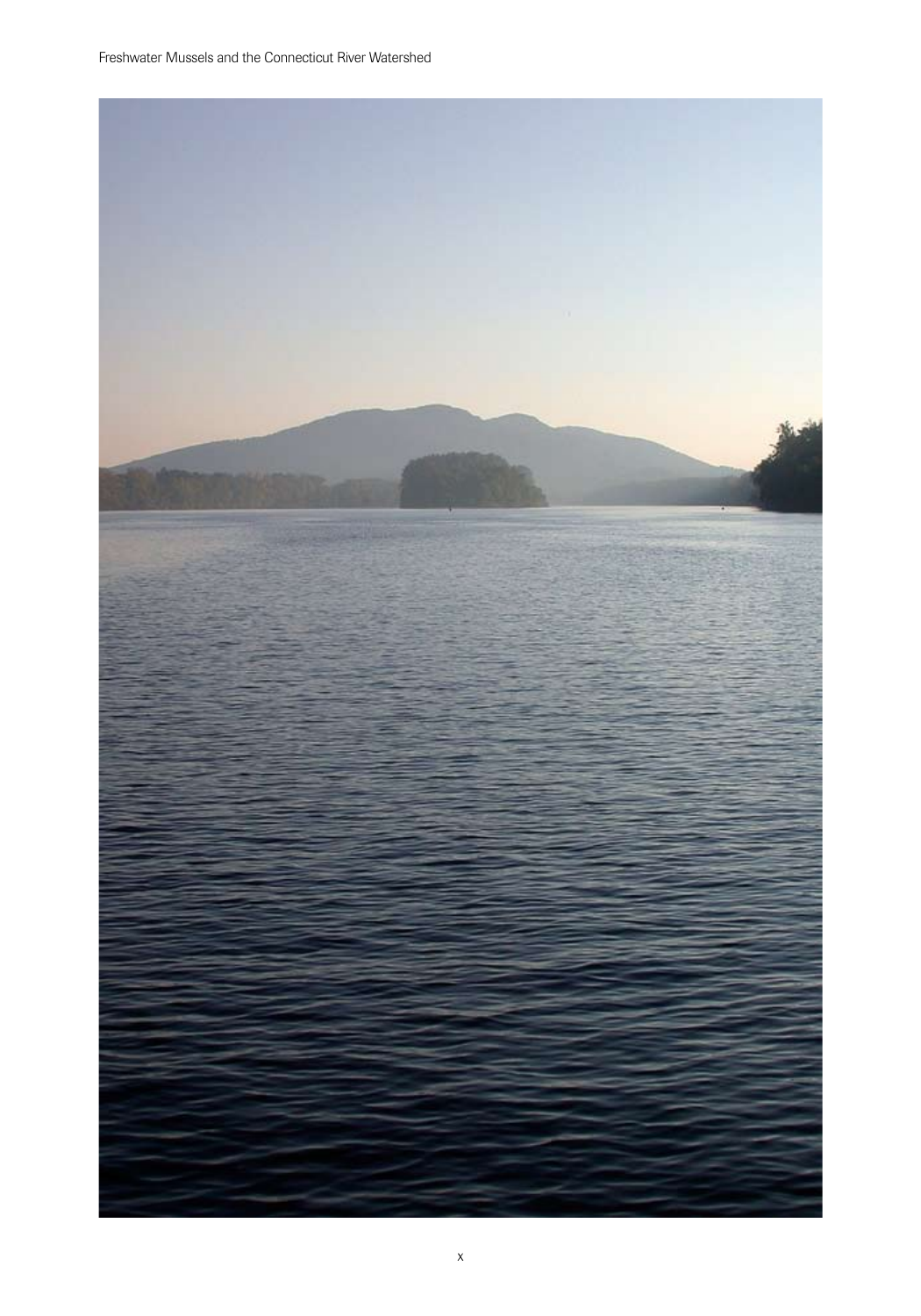## Preface

## *Why mussels and the Connecticut?*

Of the hundreds of river miles and lakeshores I've swum in search of mussels, one of the most memorable was Cutler Mill Brook in Guildhall, Vermont, high in the Connecticut River watershed. It was late September. Reds and yellows were spreading through the northern forests and an early touch of frost had removed the canopy from legions of pumpkins on riverside farms. At night, molecules of warm river water drifted upward to meet cold air sinking into the valley, creating dense river fog that would gradually dissipate each morning. It was like seeing the river breathe, much like seeing my own breath on autumn mornings.

I spent many days and nights in the headwaters region that summer—the Nulhegan, Upper Ammonoosuc, Israel, Johns, Passumpsic, and Connecticut. A few weeks earlier, Carson Mitchell and I discovered a population of the federally endangered dwarf wedgemussel in the Johns River. This was only the third tributary population in the upper Connecticut River and the only one north of the Black River. We also found dwarf wedgemussels along an 18-mile portion of the Connecticut River that summer, a population that went undetected for more than 30 years until I found a handful of animals near the site of the old Bedell Bridge, a 396 foot two-span covered bridge erected by Moody Bedell in 1866 that succumbed to a violent windstorm in 1979. Heartened by discoveries in the Johns River and Connecticut River, I began to survey small tributaries in the upper watershed.

The previous night I fell asleep watching the stars over Maidstone Lake while thinking about my daughter who would be born later that autumn. I knew that someday her blueberry eyes would dampen my enthusiasm for a summer of swimming and campfires, unless the whole family could come along. I packed my tent by 6:30 the next morning. My damp wetsuit was in a heap in the back of my Subaru from the day before and I knew I'd go hypothermic if I didn't get my core temperature up before pulling on the wetsuit and spending the day underwater. I ran for a half-hour on the dirt road near the state park and then drove toward town for coffee. I followed Paul Stream down from the lake and then drove through farmland along the Maidstone Bends portion of the Connecticut River. River fog still shrouded the weathered barns and vast cornfields that looked like corduroy blankets draped over the fertile floodplain. My drives through the northern watershed remind me of a poem by Derek Walcott, "…*emptiness makes a companionable aura through the upstate village—repetitive, but crucial in their little differences of fields, wide yards with washing, old machinery—where people live with the highway's patience and flat certainty*." I store these watershed images and pour them onto the dinner table during long housebound winters.

From the bridge over Cutler Mill Brook I could see the stream flowing out of a broad grassy and shrubby floodplain that soon gave way to a forest of spruce, poplar, and maple. Moose country. I sat on the guardrail for a long time and weighed my desire to learn more about dwarf

Photo: The mainstem Connecticut River in Massachusetts, looking downstream toward Mount Tom. Ethan Nedeau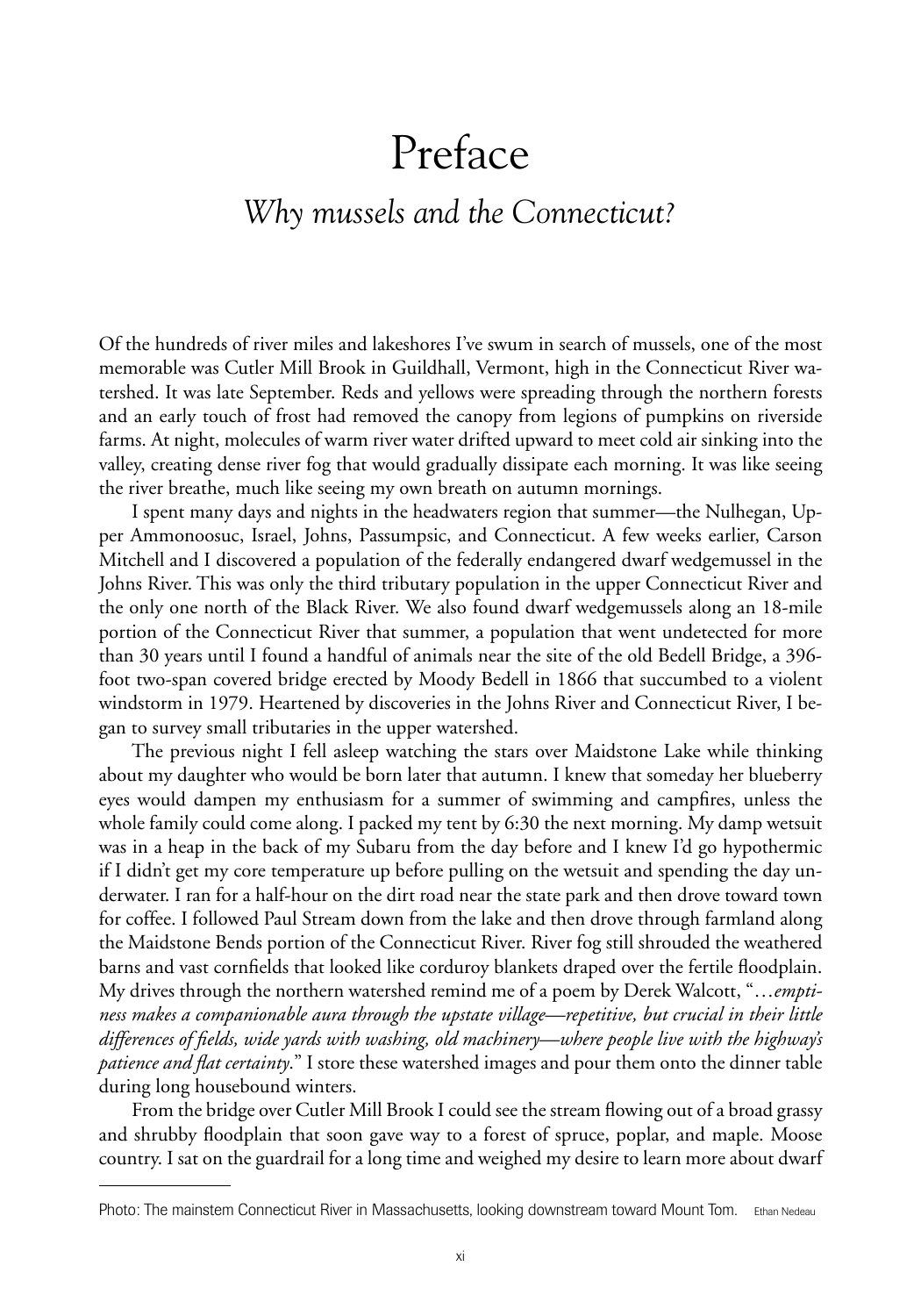wedgemussels against the fear of swimming into the cloven hoof of a bull moose during the rutting season. I was alone in my decision. It could have been another 50 years before somebody contemplated looking for mussels in that stream. With a knotted stomach and a sense that I was stepping into a situation for which I had no defense, I pulled on my damp wetsuit and scrambled down to the water. My teeth were chattering from the cold…or the fear.

I have come to accept, and even embrace, some elements of danger in searching for freshwater mussels. I'm a capable swimmer and I understand the physics and hydraulics of rivers well enough to avoid danger. Swimming a river is like driving on the highway—it might look harrowing from shore because it moves fast past a fixed location, but things seem slow and manageable when you are going with the flow. I worry more about submerged trees and other underwater hazards, especially when water clarity is poor, and I'm careful to avoid dangerous conditions. I worry about pollution—especially downstream of industries, wastewater treatment plants, and cities. Bacterial pathogens, toxic chemicals, and heavy metals have almost certainly entered my body while swimming and I've wondered about the long-term health effects of such exposure. I am fortunate to have begun surveying mussels 23 years after the Clean Water Act was enacted, yet not all waters that I've swum in are considered swimmable.

My fear of moose is more palpable. Cutler Mill Brook is less than 20 feet wide and its banks are steep, with overhanging grasses and shrubs. As I swam upstream, I realized that much of the good mussel habitat was on the outsides of river bends and that the stream was highly sinuous. This meant that I was constantly swimming along the bank, often underneath overhanging vegetation, and I was blind to what could be standing on the bank above me. With a two-piece seven-millimeter wetsuit, hood, fins, mask and snorkel, and 25-pound weight belt, I was about as quick and agile as a freighter. My senses were stripped in this gear; I could hear very little and I had tunnel vision. Surveying mussels requires focusing on the bottom of the river, but my thoughts were painting vivid images of angry trampling moose.

I've seen plenty of moose before. I grew up in Maine and spent many wonderful days in the Moosehead Lake region, where moose watching was a big attraction. My first experience surveying freshwater mussels was in 1995 for the Maine Department of Inland Fisheries and Wildlife. They provided a truck, canoe, gazetteer, and instruction to survey portions of central, eastern, and northwestern Maine. It was a summer I could have only dreamed about. It infected me with an enthusiasm for discovery that has not diminished in the 13 years that have since passed. I saw more moose that summer than I could count. When surveying a portion of the Kennebago River with Jaime Haskins, he found a crushed mussel in a moose's hoof print. I kept thinking about the poor mussel on that day in Cutler Mill Brook; the mussel did not anger that moose—it was just at the wrong place at the wrong time. A moose would not have to be aware of my presence to cause harm—it could simply be crossing the stream at the time I was swimming past its crossing point. I desperately searched for a single dwarf wedgemussel so that I could confirm this piece of the puzzle and swim back to my car.

Friends, family, and colleagues often ask where my passion for freshwater mussels stems from. What enabled me to overcome claustrophobia to become a SCUBA diver, what motivates me to swim among leeches and wastewater, and what compels me to pull on a damp wetsuit on a cold morning and spend eight or more hours underwater? If I'm hurried I might give a curt cookie-cutter answer about the ecological importance of mussels, but that describes my *appreciation* for mussels, not my *passion*. The full answer comes during times of reflection, when the images I've collected are forefront in my mind and the thread that connects them is more lucid. To me, freshwater mussels represent hope—hope that our lakes and rivers can endure the onslaught of mankind, and hope that species can survive threats that were considered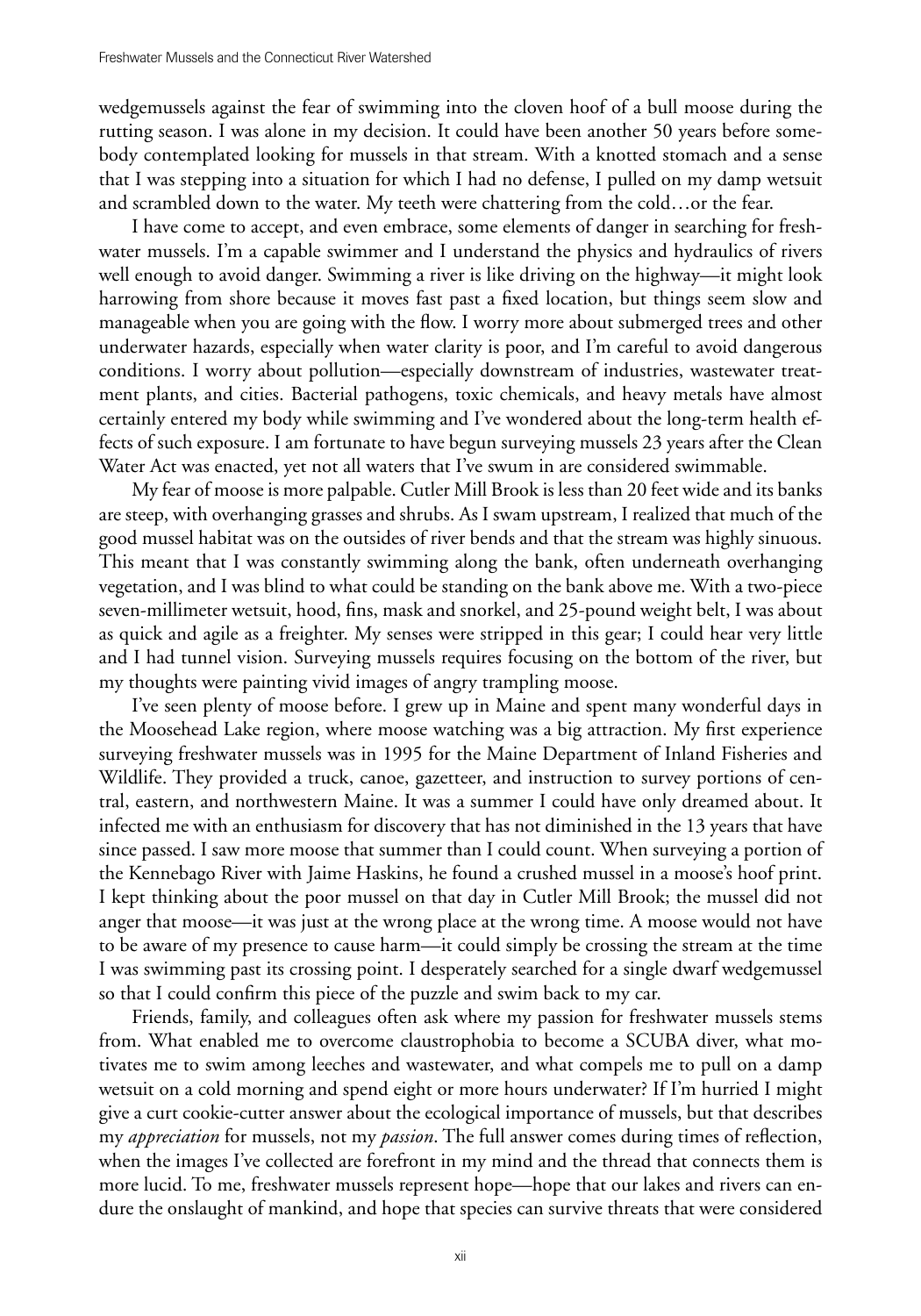insurmountable. Though aquatic ecosystems face myriad challenges, there is growing optimism that the worst has passed. I survey waters of the Connecticut River watershed hoping to find survivors—locating individuals and populations that endured years of abuse and that are poised to repopulate historic habitat if and when conditions become favorable. All too often, I lapse into a doom-and-gloom environmentalist and depress my wife with prognoses for our planet. But then I find endangered species in waters where people had described their demise, and I am consumed with emotion. I seek reasons to hope and causes to fight for.

I kept swimming upstream in Cutler Mill Brook—100 yards in 30 minutes, 300 yards after nearly two hours. I passed areas of the stream bank where grasses were trampled and the soil was recently disturbed by large cloven hooves. I found triangle floaters and creepers—two mussel species that I always find alongside dwarf wedgemussels. If these two species were in this stream then surely dwarf wedgemussels were too. My fear never diminished as I continued upstream; I was sure I'd encounter a moose and each moment that passed without seeing one meant that the encounter was that much more imminent. I started to shy away from the banks and I spent more time looking in that direction than at the bottom of the stream. "*You are not going to find mussels on the banks*," I kept telling myself.

How much am I willing to sacrifice to find mussels? If I turned around out of fear of moose and dwarf wedgemussels went undiscovered in Cutler Mill Brook (if they even existed), would anybody care? I probably sacrifice more than I should by being away from home so often in the summer—it saddens me to think of my wife and daughter eating dinner alone together, or my wife having to explain to my daughter why daddy is away. My garden gets overgrown with weeds and zucchini get bloated even if I'm gone for a few days. But I can't seem to shake my compulsion for surveys. I'm reminded of a quote from J.R. Tolkien's *Fellowship of the Ring* when, in the Mines of Moria, Frodo laments to Gandalf that he wishes the ring had never come into his possession. Gandalf, with his infinite wisdom and soft compassionate voice, says, "…*all we have to decide is what to do with the time that is given to us*…" I try to make best use of the skills that I have and the time that I've been given.

I reached a point in the stream where I could hear water flowing over rocks, which meant a different habitat than the sandy unstable stream bottom that I had surveyed up to that point. My excitement was mounting because I thought dwarf wedgemussels would likely occur near this transition. But at that moment, I heard the alders shake and I looked up to see a towering set of antlers rise out of the shrubs as a bull moose got to its feet. Its flaring nostrils, black eyes, and sharp hooves were less than 25 feet away, poised to leap onto this strange black creature swimming toward it. My heart busted through my neoprene wetsuit. I spun around, took a deep breath, kicked to the bottom of the stream, and swam as fast and far as I could. I suspect I'll never return. I will always remember Cutler Mill Brook for the moose that guarded its waters than for the dwarf wedgemussels I was too scared to find.

I wrote this book to raise awareness about a resource that is often overlooked and underappreciated. I wanted to share my stories from eight years that I've surveyed mussels in the Connecticut River watershed, and to provide a compelling case for why and how freshwater mussels—and the watershed itself—can be protected and restored. In my experience, citizens have more questions about why they should care about mussels than how many species there are or what each species looks like. Therefore, I felt that a book about mussels and the watershed would promote conservation more than a simple field guide. The book is written primarily for people without a biology background or prior knowledge about mussels. I've challenged myself